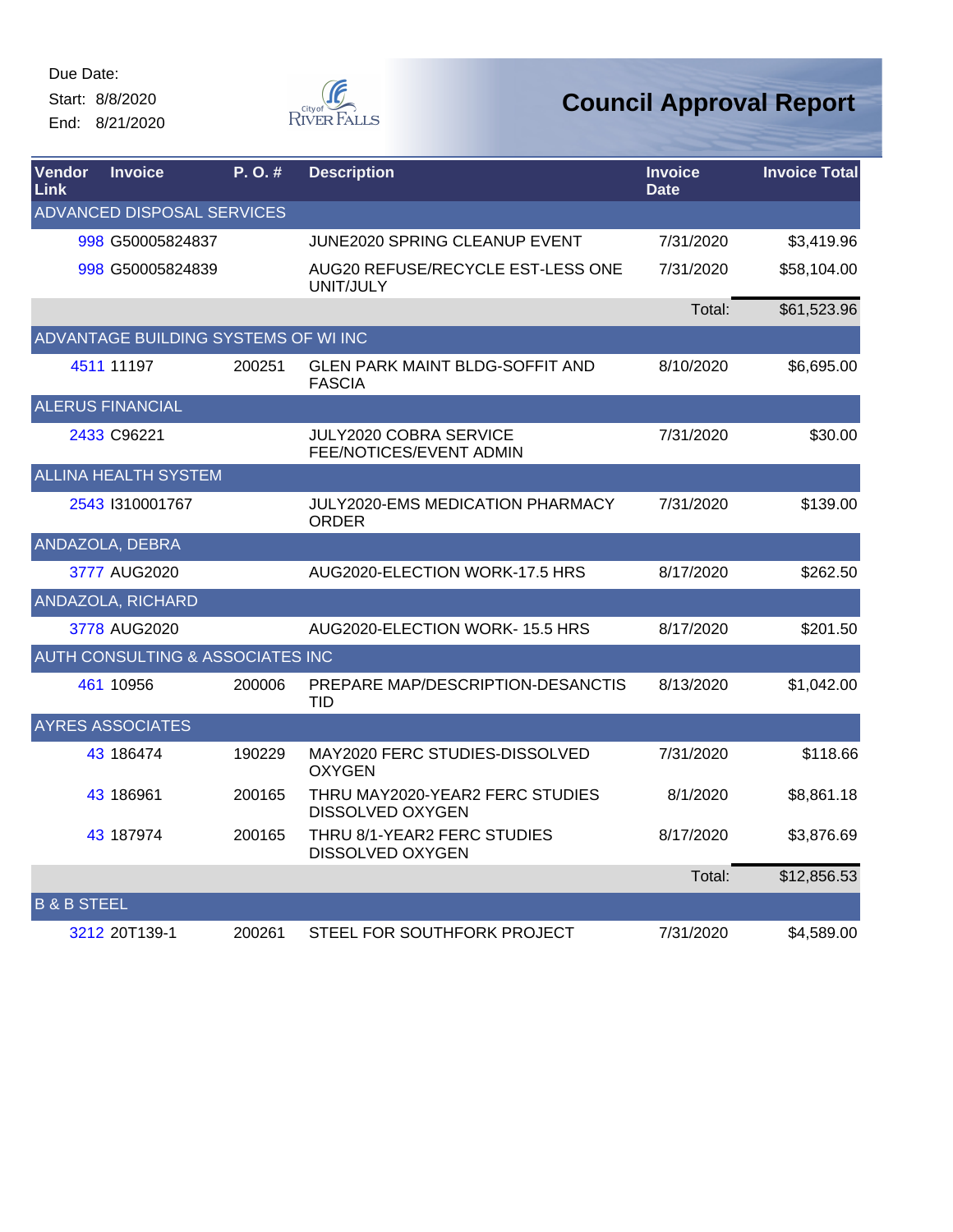Due Date: Start: 8/8/2020

End: 8/21/2020



| Vendor<br>Link            | <b>Invoice</b>                        | P.O.#  | <b>Description</b>                                             | <b>Invoice</b><br><b>Date</b> | <b>Invoice Total</b> |
|---------------------------|---------------------------------------|--------|----------------------------------------------------------------|-------------------------------|----------------------|
| <b>BAKER &amp; TAYLOR</b> |                                       |        |                                                                |                               |                      |
|                           | 414 2035385498                        |        | <b>JULY2020-39 BOOKS PURCHASED</b>                             | 7/27/2020                     | \$573.49             |
|                           | 414 2035398195                        |        | AUG2020-25 BOOKS PURCHASED                                     | 8/3/2020                      | \$347.07             |
|                           | 414 2035404712                        |        | AUG2020-44 BOOKS PURCHASED                                     | 8/5/2020                      | \$587.14             |
|                           | 414 2035404694                        |        | AUG2020-11 BOOKS PURCHASED                                     | 8/5/2020                      | \$221.45             |
|                           | 414 2035418546                        |        | AUG2020-25 BOOKS PURCHASED                                     | 8/12/2020                     | \$369.27             |
|                           | 414 2035428226                        |        | AUG2020-38 BOOKS PURCHASED                                     | 8/18/2020                     | \$578.35             |
|                           | 414 2035429095                        |        | AUG2020-40 BOOKS PURCHASED                                     | 8/18/2020                     | \$508.51             |
|                           |                                       |        |                                                                | Total:                        | \$3,185.28           |
|                           | <b>BIRDSEYE, GRACE M</b>              |        |                                                                |                               |                      |
|                           | 4542 AUG2020                          |        | AUG2020-ELECTION WORK-15 HRS                                   | 8/17/2020                     | \$195.00             |
|                           | BORDER STATES INDUSTRIES, INC.        |        |                                                                |                               |                      |
|                           | 57 920369761                          | 200232 | <b>LARGE HINGED GUARD BUSHINGS</b>                             | 8/1/2020                      | \$835.92             |
|                           | 57 920429903                          | 200220 | <b>Southfork Project Materials</b>                             | 8/4/2020                      | \$12,917.59          |
|                           | 57 920481151                          | 200249 | TAP CONNECTORS/CABLE<br><b>GUARDS/CONDUIT</b>                  | 8/12/2020                     | \$467.78             |
|                           |                                       |        |                                                                | Total:                        | \$14,221.29          |
|                           | <b>BRAUN THYSSEKRUPP ELEVATOR LLC</b> |        |                                                                |                               |                      |
|                           | 710 9668                              |        | AUG-OCT2020 ELEVATOR ROUTINE<br><b>SERVICE</b>                 | 8/1/2020                      | \$701.28             |
|                           | <b>BROWN, STEPHANIE</b>               |        |                                                                |                               |                      |
|                           | 3966 AUG2020                          |        | AUG2020-ELECTION WORK-8 HRS                                    | 8/17/2020                     | \$104.00             |
|                           | <b>CDW GOVERNMENT INC</b>             |        |                                                                |                               |                      |
|                           | 66 WA2000261                          |        | <b>TEAMS AUDIO CONF/MONITORING</b><br>REPORTS/ADD PHONE NOS    | 8/5/2020                      | \$780.00             |
| <b>CENTURYLINK</b>        |                                       |        |                                                                |                               |                      |
|                           | 1796 140366157                        |        | <b>JULY2020-OUTGOING LONG DISTANCE FAX</b><br><b>LINE CHGS</b> | 7/31/2020                     | \$5.24               |
| CHURCH, SARA E            |                                       |        |                                                                |                               |                      |
|                           | 2391 AUG2020                          |        | AUG2020-ELECTION WORK-14 HRS                                   | 8/17/2020                     | \$182.00             |
| <b>COHEN, BLAINE A</b>    |                                       |        |                                                                |                               |                      |
|                           | 3961 AUG2020                          |        | AUG2020-ELECTION WORK-7 HRS                                    | 8/17/2020                     | \$91.00              |
|                           | <b>CROIX AREA FENCE</b>               |        |                                                                |                               |                      |
|                           | 2567 080320                           | 200214 | 30' CHAIN LINK FENCE-SOUTH FORK SUB<br><b>PROJECT</b>          | 8/3/2020                      | \$1,115.00           |
|                           | <b>2567 408SWINTER</b>                | 200224 | FENCE FOR TRESPASSING @ DAM                                    | 8/3/2020                      | \$5,105.00           |
|                           |                                       |        |                                                                | Total:                        | \$6,220.00           |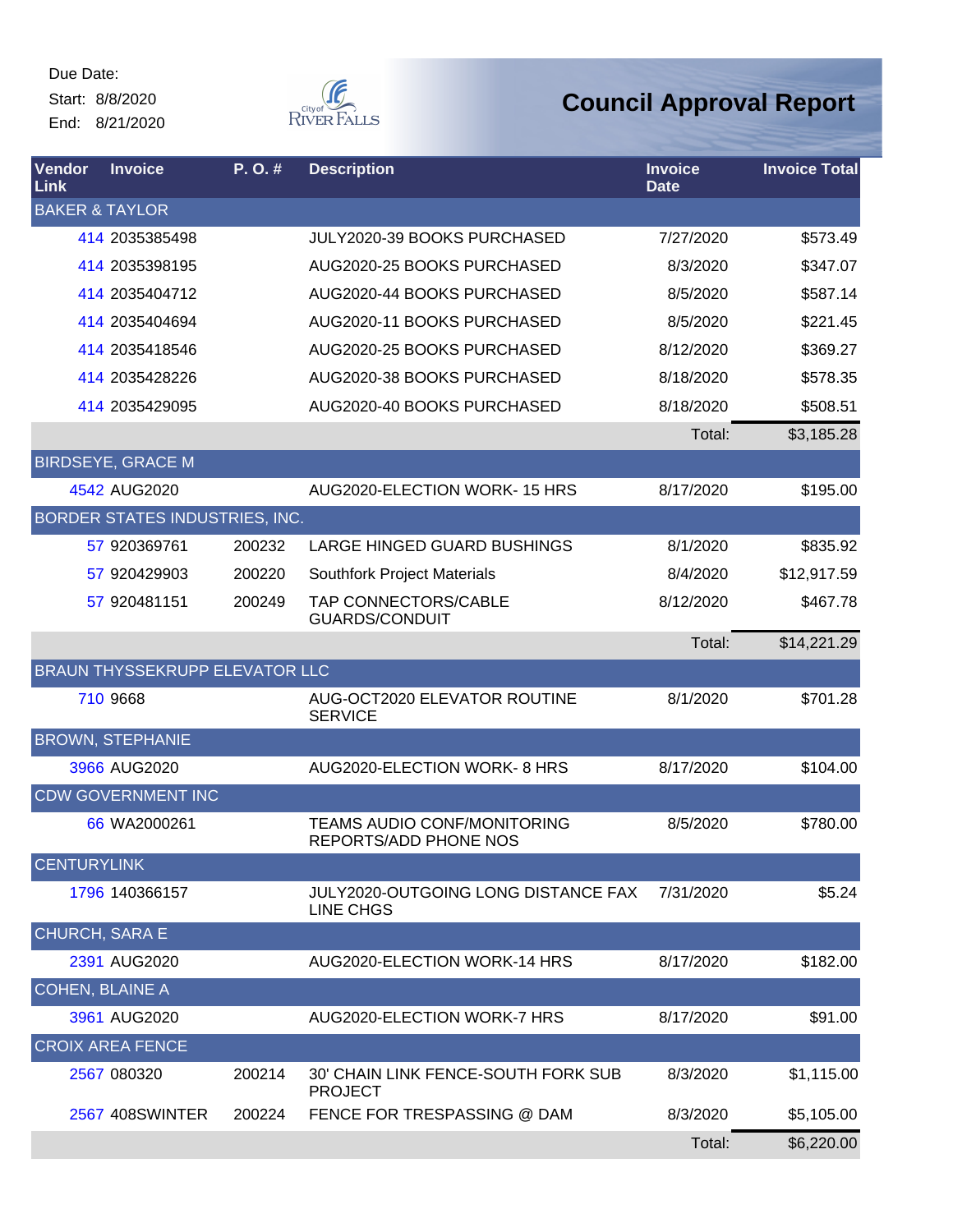Start: 8/8/2020

End: 8/21/2020



| Vendor<br>Link        | <b>Invoice</b>                    | P.O.#  | <b>Description</b>                                       | <b>Invoice</b><br><b>Date</b> | <b>Invoice Total</b> |
|-----------------------|-----------------------------------|--------|----------------------------------------------------------|-------------------------------|----------------------|
|                       | <b>CYNTHIA KERNAHAN</b>           |        |                                                          |                               |                      |
|                       | 4558 AUG2020                      |        | <b>DEFINING RACISM LIBRARY</b><br>SPEAKER/FACEBOOK       | 8/13/2020                     | \$150.00             |
| <b>DEMCO INC</b>      |                                   |        |                                                          |                               |                      |
|                       | 577 6823278                       |        | DVD ALBUM FULL SLEEVES WITH CLIPS                        | 8/1/2020                      | \$164.95             |
|                       | DIGGERS HOTLINE INC               |        |                                                          |                               |                      |
|                       | 93 200727701PP2                   | 200255 | 2020 PREPAYMENT FOR DIGGER'S TICKETS                     | 7/31/2020                     | \$1,915.20           |
| <b>DISTRICT 2 INC</b> |                                   |        |                                                          |                               |                      |
|                       | 1451 2902                         | 200174 | NEW FIRE ENGINE-50 FT COUPLED FIRE<br><b>HOSE</b>        | 8/3/2020                      | \$1,500.00           |
|                       | 1451 2910                         |        | <b>VOLTAGE REGULATOR</b>                                 | 8/9/2020                      | \$666.55             |
|                       |                                   |        |                                                          | Total:                        | \$2,166.55           |
| <b>EBSCO</b>          |                                   |        |                                                          |                               |                      |
|                       | 853 2100503                       |        | NADA CAR GUIDE RATE ADJUSTMENT                           | 8/13/2020                     | \$9.90               |
| <b>EFTPS</b>          |                                   |        |                                                          |                               |                      |
|                       | 7 61915                           |        | PPE 08/09/2020                                           | 8/14/2020                     | \$74,669.63          |
|                       | <b>ELSTER SOLUTIONS CORP</b>      |        |                                                          |                               |                      |
|                       | 1536 9000110246                   | 200213 | AMI PROJECT EQUIPMENT-BLUETOOTH<br><b>UNICOM PROBE</b>   | 8/1/2020                      | \$876.00             |
|                       | <b>ENTERPRISE FM TRUST</b>        |        |                                                          |                               |                      |
|                       | 456 FBN4013883                    | 200026 | AUG20 MOTOR POOL/BLDG INSP                               | 8/5/2020                      | \$1,896.78           |
|                       | EO JOHNSON CO. INC                |        |                                                          |                               |                      |
|                       | 98 27554603                       |        | AUG2020 POLICE DEPT RICOH COPIER<br><b>BASE PYMT</b>     | 8/4/2020                      | \$151.50             |
|                       | 98 27597187                       |        | AUG2020-LIBRARY RICOH COPIER BASE<br><b>PYMT</b>         | 8/11/2020                     | \$115.00             |
|                       |                                   |        |                                                          | Total:                        | \$266.50             |
|                       | <b>EXPRESS PERSONNEL SERVICES</b> |        |                                                          |                               |                      |
|                       | 109 24218113                      |        | WKEND 8/2-J.HAYES-29HRS-COMM INTERN                      | 7/31/2020                     | \$635.10             |
|                       | 109 24157000                      |        | WKEND7/19-J.HAYES-33HRS-COMM INTERN                      | 7/31/2020                     | \$722.70             |
|                       | 109 24181081                      |        | WKEND7/26-J.HAYES-30HRS-COMM INTERN                      | 7/31/2020                     | \$657.00             |
|                       | 109 24135658                      |        | WKEND7/12-J.HAYES-29HRS-COMM INTERN                      | 7/31/2020                     | \$635.10             |
|                       | 109 24218114                      | 200189 | WKEND 8/2-C.BELL 34.50 HOURS-TEMP<br><b>STREET MAINT</b> | 8/5/2020                      | \$685.86             |
|                       | 109 24218115                      | 200189 | WKEND 8/2-FOUR TEMP PARK MAINT-<br>149HRS                | 8/5/2020                      | \$2,905.32           |
|                       | 109 24233364                      | 200189 | WKEND 8/9-C.BELL-33HRS-STREET MAINT<br>TEMP              | 8/11/2020                     | \$656.04             |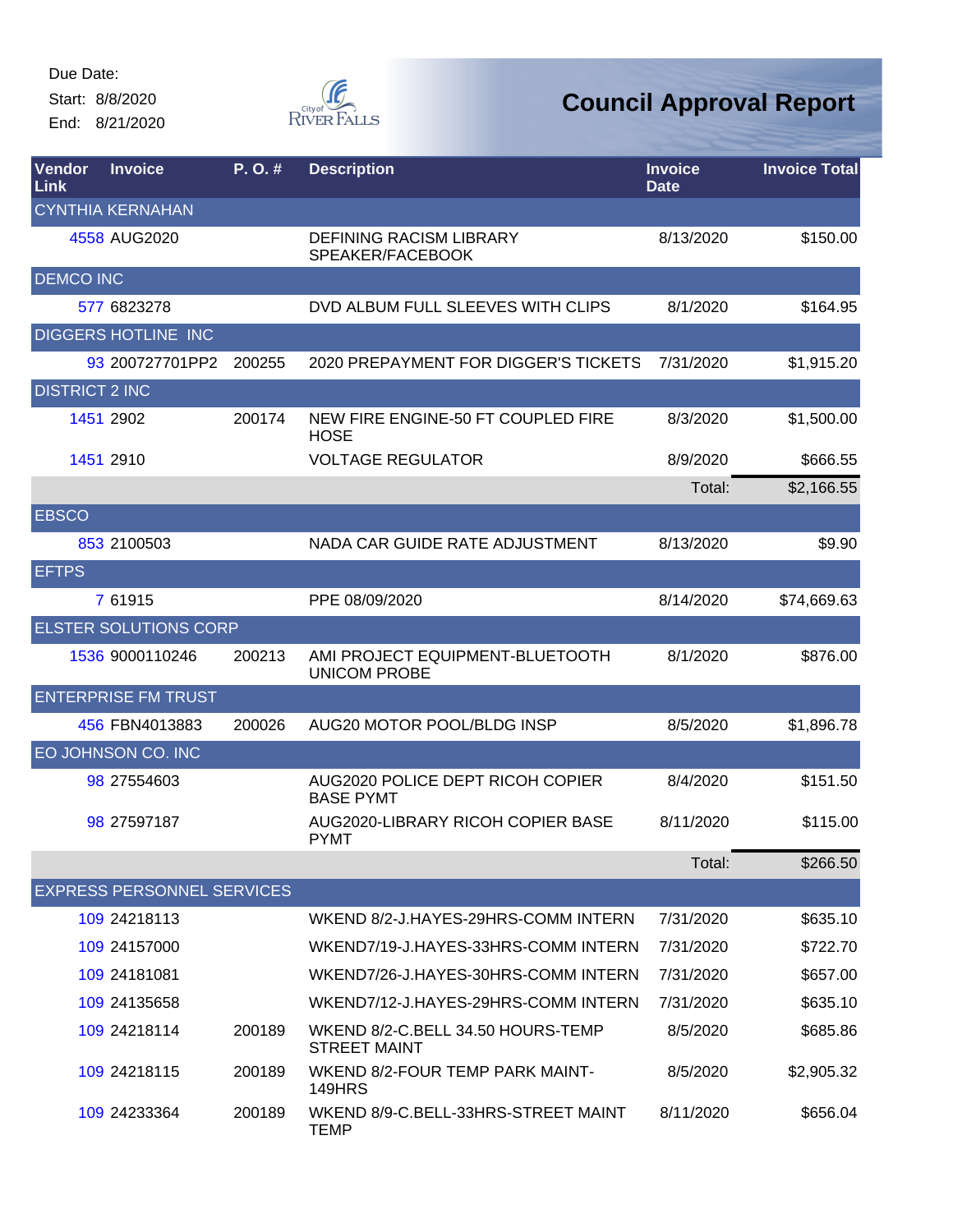Start: 8/8/2020

End: 8/21/2020



| Vendor<br>Link        | <b>Invoice</b>                       | P.O.#  | <b>Description</b>                                          | <b>Invoice</b><br><b>Date</b> | <b>Invoice Total</b> |
|-----------------------|--------------------------------------|--------|-------------------------------------------------------------|-------------------------------|----------------------|
|                       | 109 24233365                         | 200189 | WKEND 8/9-131HRS-FOUR PARK MAINT<br><b>TEMPS</b>            | 8/11/2020                     | \$2,553.16           |
|                       | 109 24261828                         | 200189 | WKEND 8/16-83HRS-THREE PARK MAINT<br><b>TEMPS</b>           | 8/18/2020                     | \$1,621.64           |
|                       | 109 24261827                         | 200189 | WKEND 8/16-40HRS-C.BELL-STREET MAINT<br><b>TEMP</b>         | 8/18/2020                     | \$795.20             |
|                       |                                      |        |                                                             | Total:                        | \$11,867.12          |
|                       | <b>FALKOWSKI, DERRICK</b>            |        |                                                             |                               |                      |
|                       | 3911 AUG2020                         |        | AUG2020-ELECTION WORK-46.5 HRS                              | 8/11/2020                     | \$697.50             |
|                       | 3911 AUG2020-1                       |        | AUG2020-ELECTION WORK-27.75 HRS                             | 8/11/2020                     | \$416.25             |
|                       |                                      |        |                                                             | Total:                        | \$1,113.75           |
|                       | <b>FBG SERVICE CORPORATION</b>       |        |                                                             |                               |                      |
|                       | 364 879376                           | 200024 | JULY2020 JANITORIAL CONTRACT<br><b>SERVICES</b>             | 7/31/2020                     | \$4,866.00           |
|                       | FIRE SAFETY USA INC                  |        |                                                             |                               |                      |
|                       | 696 135382                           | 200177 | <b>LOOSE EQUIPMENT FOR NEW FIRE</b><br><b>ENGINE</b>        | 7/15/2020                     | \$1,808.00           |
|                       | FIRST NATIONAL BANK - RF SECTION 125 |        |                                                             |                               |                      |
|                       | 6 61914                              |        | PPE 08/09/2020                                              | 8/14/2020                     | \$4,305.08           |
|                       | <b>FORUM COMMUNICATION CO</b>        |        |                                                             |                               |                      |
|                       | 234 CL01764208                       |        | JULY2020-BOARD OF CANVASS MTG<br><b>NOTICE</b>              | 7/31/2020                     | \$12.58              |
|                       | 234 CL01764214                       |        | JULY2020-COMMON COUNCIL AGENDA MTG<br><b>NOTICE</b>         | 7/31/2020                     | \$53.47              |
|                       | 234 CL01764191                       |        | JULY2020-COMMON COUNCIL MINUTES-<br><b>NEWSPAPER NOTICE</b> | 7/31/2020                     | \$465.46             |
|                       | 234 CL01764392                       |        | AUG2020-NOTICE OF PUBLIC HRG-ORD<br>2020-07                 | 8/13/2020                     | \$18.87              |
|                       |                                      |        |                                                             | Total:                        | \$550.38             |
|                       | FRONT LINE PLUS INC                  |        |                                                             |                               |                      |
|                       | 984 13254                            | 200217 | NEW SIREN-HIGHVIEW MEADOWS                                  | 8/7/2020                      | \$19,073.50          |
| <b>GRACE PAULSON</b>  |                                      |        |                                                             |                               |                      |
|                       | 937 AUG2020                          |        | AUG2020-ACCT#5856-00 SOLAR REFUND                           | 8/1/2020                      | \$98.25              |
| <b>GRAF, LINNET M</b> |                                      |        |                                                             |                               |                      |
|                       | 3965 AUG2020                         |        | AUG2020-ELECTION WORK-6.5 HRS                               | 8/17/2020                     | \$84.50              |
| <b>HILTGEN, LINDA</b> |                                      |        |                                                             |                               |                      |
|                       | 4512 AUG2020                         |        | AUG2020-ELECTION WORK-16.5 HRS                              | 8/17/2020                     | \$214.50             |
|                       | HJERSJO, CATHLEEN                    |        |                                                             |                               |                      |
|                       | 3845 AUG2020                         |        | AUG2020-ELECTION WORK-17.75 HRS                             | 8/11/2020                     | \$266.25             |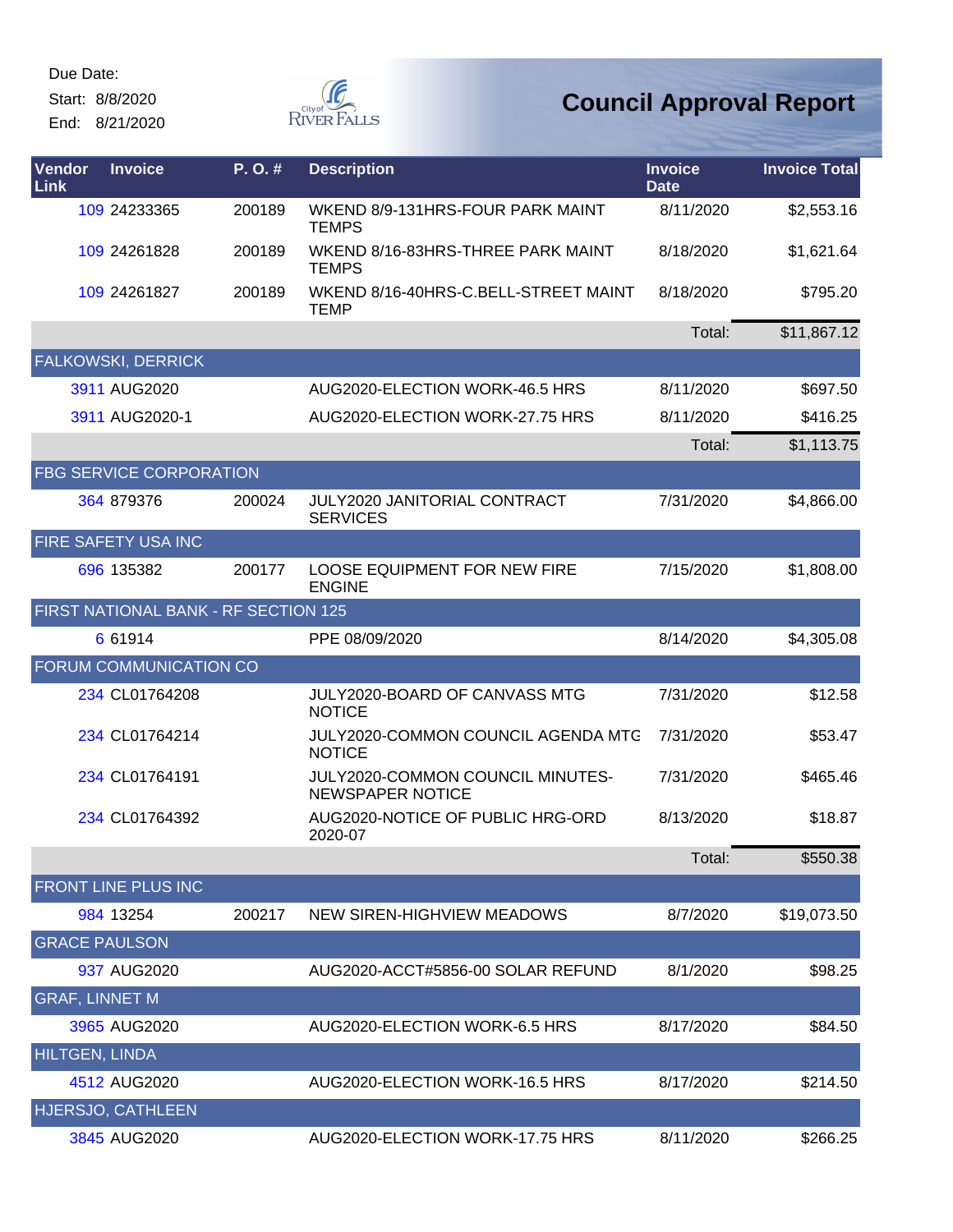Start: 8/8/2020

End: 8/21/2020



| Vendor<br>Link           | <b>Invoice</b>                  | P. O. # | <b>Description</b>                                      | <b>Invoice</b><br><b>Date</b> | <b>Invoice Total</b> |
|--------------------------|---------------------------------|---------|---------------------------------------------------------|-------------------------------|----------------------|
|                          | <b>HODGSON, SUSAN</b>           |         |                                                         |                               |                      |
|                          | 3832 AUG2020                    |         | AUG2020-ELECTION WORK-22.5 HRS                          | 8/17/2020                     | \$337.50             |
|                          | HUEBSCH LAUNDRY COMPANY         |         |                                                         |                               |                      |
|                          | 146 10039234                    | 200039  | 8/5 WASTEWATER DEPT UNIFORMS                            | 8/5/2020                      | \$46.31              |
|                          | 146 10039232                    | 200038  | 8/5 WATER DEPT UNIFORMS                                 | 8/5/2020                      | \$40.54              |
|                          | 146 10039233                    | 200043  | 8/5 PW DEPT UNIFORMS                                    | 8/5/2020                      | \$116.58             |
|                          | 146 10039231                    | 200042  | 8/5 ELECTRIC DEPT UNIFORMS                              | 8/5/2020                      | \$290.59             |
|                          | 146 10041978                    | 200039  | 8/12 WASTEWATER DEPT UNIFORMS                           | 8/12/2020                     | \$46.31              |
|                          | 146 10041975                    | 200042  | 8/12 ELECTRIC DEPT UNIFORMS                             | 8/12/2020                     | \$290.59             |
|                          | 146 10041976                    | 200038  | 8/12 WATER DEPT UNIFORMS                                | 8/12/2020                     | \$40.54              |
|                          | 146 10041977                    | 200043  | 8/12 PW UNIFORMS                                        | 8/12/2020                     | \$116.58             |
|                          | 146 20026446                    | 200067  | 8/12 CITY HALL RUG SERVICE                              | 8/12/2020                     | \$57.17              |
|                          |                                 |         |                                                         | Total:                        | \$1,045.21           |
| <b>I&amp;S GROUP INC</b> |                                 |         |                                                         |                               |                      |
|                          | 2787 66225                      | 190145  | JULY2020 GLEN PARK PAVILION BLDG<br><b>IMPROVEMENTS</b> | 7/31/2020                     | \$540.00             |
|                          |                                 |         | INTERNATIONAL CITY MGMT ASSOC RETIREMENT CORP           |                               |                      |
|                          | 1 61910                         |         | PPE 08/09/2020                                          | 8/14/2020                     | \$19,452.35          |
|                          | 1 61911                         |         | PPE 08/09/2020                                          | 8/14/2020                     | \$773.44             |
|                          |                                 |         |                                                         | Total:                        | \$20,225.79          |
|                          | JOHNSON, MICHAEL G              |         |                                                         |                               |                      |
|                          | 3459 5068                       |         | 409 N 2ND ST-REKEY AMBULANCE HOUSE                      | 7/31/2020                     | \$153.50             |
|                          | <b>JOHNSON, NADINE</b>          |         |                                                         |                               |                      |
|                          | 3856 AUG2020                    |         | AUG2020-ELECTION WORK-14.5 HRS                          | 8/11/2020                     | \$188.50             |
| <b>KIRK, LINDA</b>       |                                 |         |                                                         |                               |                      |
|                          | 3842 AUG2020                    |         | AUG2020-ELECTION WORK-9 HRS                             | 8/17/2020                     | \$117.00             |
| <b>KWIK TRIP</b>         |                                 |         |                                                         |                               |                      |
|                          | 172 JULY20 MOTOR<br><b>FUEL</b> |         | JULY2020 MOTOR FUEL STMT                                | 7/31/2020                     | \$7,498.74           |
| <b>LA RUE, PATRICIA</b>  |                                 |         |                                                         |                               |                      |
|                          | 1839 AUG2020                    |         | AUG2020-ELECTION WORK-15 HRS                            | 8/17/2020                     | \$195.00             |
|                          | <b>LAMP RECYCLERS</b>           |         |                                                         |                               |                      |
|                          | 999 107190                      |         | LIGHT BULB/FLORESCENT LAMP/BATTERY<br><b>RECYCLING</b>  | 8/10/2020                     | \$1,877.42           |
|                          | LANGFORD, JOHN                  |         |                                                         |                               |                      |
|                          | 3771 AUG2020                    |         | AUG2020-ELECTION WORK-15 HRS                            | 8/17/2020                     | \$195.00             |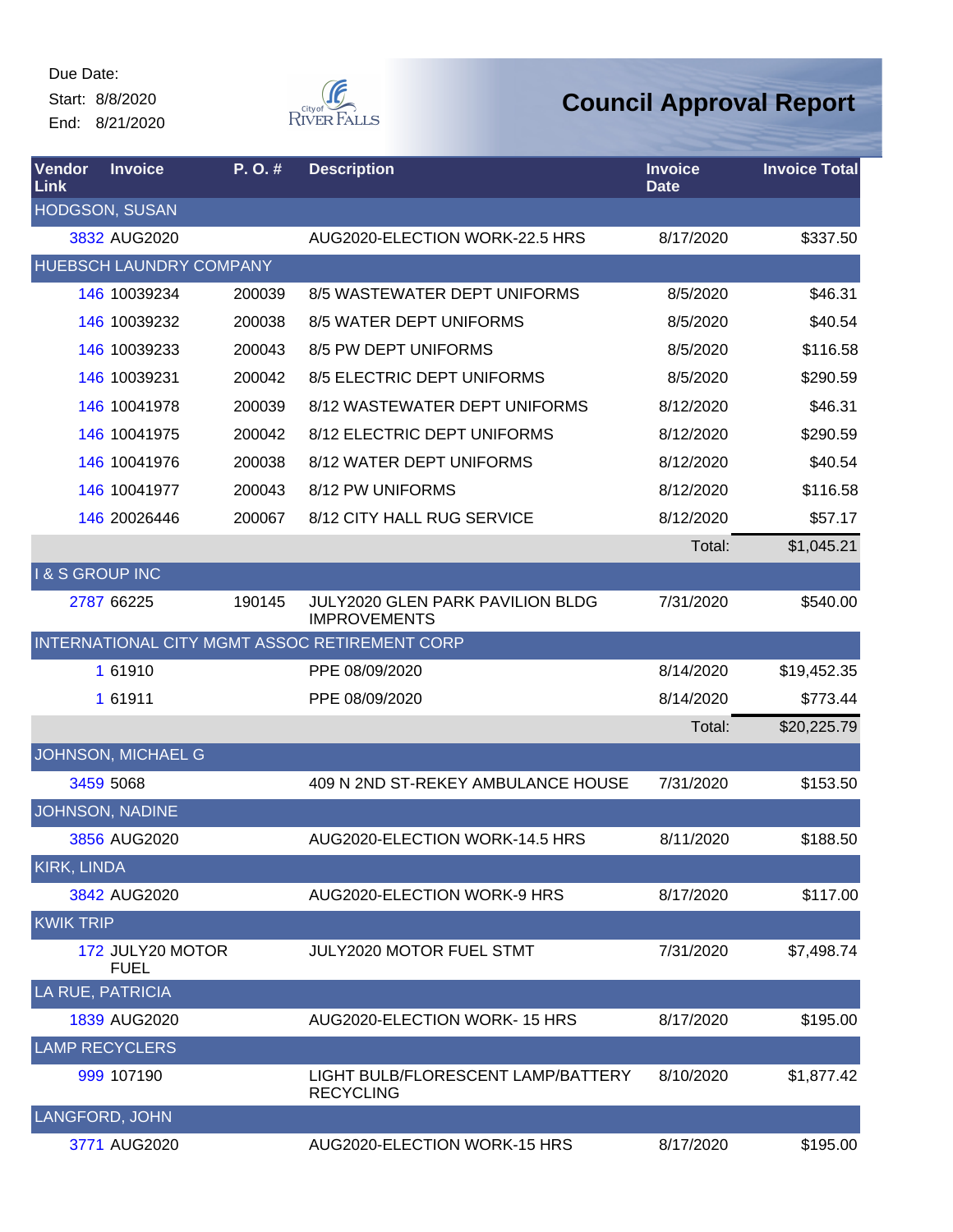Start: 8/8/2020

End: 8/21/2020



| Vendor<br>Link         | <b>Invoice</b>                     | P.O.#                         | <b>Description</b>                                                  | <b>Invoice</b><br><b>Date</b> | <b>Invoice Total</b> |
|------------------------|------------------------------------|-------------------------------|---------------------------------------------------------------------|-------------------------------|----------------------|
| LEICHTLE, KURT         |                                    |                               |                                                                     |                               |                      |
|                        | 507 AUG2020                        |                               | AUG2020 ELECTION WORK-15HRS                                         | 8/11/2020                     | \$195.00             |
|                        |                                    | LEXISNEXIS RISK DATA MGMT INC |                                                                     |                               |                      |
|                        | 3765 1703497-<br>20200731          |                               | <b>JULY2020 ADVANCED PEOPLE SEARCH FEE</b>                          | 7/31/2020                     | \$55.00              |
|                        | <b>LOFFLER COMPANIES INC</b>       |                               |                                                                     |                               |                      |
|                        | 182 27443107                       |                               | <b>JULY2020 AMBULANCE KONICA MINOLTA</b><br><b>COPIER BASE PYMT</b> | 7/31/2020                     | \$123.00             |
|                        | 182 27494796                       |                               | AUG2020-WASTEWATER KONICA MINOLTA<br><b>BASE PYMT</b>               | 8/1/2020                      | \$107.45             |
|                        | 182 27494795                       |                               | AUG2020-FIRE DEPT KONICA MINOLTA<br><b>BASE PYMT</b>                | 8/1/2020                      | \$137.51             |
|                        | 182 27494794                       |                               | AUG2020-COURT/CSR KONICA COPIER<br><b>BASE PYMT</b>                 | 8/1/2020                      | \$160.00             |
|                        | 182 27494794-1                     |                               | AUG2020-ADMIN/MAILROOM KONICA<br>COPIERS-BASE/OVERAGE               | 8/1/2020                      | \$411.12             |
|                        | 182 420249286                      |                               | JULY/AUG2020-PW KONICA COPIER<br><b>BASE/OVERAGES</b>               | 8/1/2020                      | \$202.67             |
|                        | 182 3492649                        |                               | <b>JULY2020 AMB KONICA MINOLTA COPIER</b><br><b>OVERAGES</b>        | 8/10/2020                     | \$20.35              |
|                        |                                    |                               |                                                                     | Total:                        | \$1,162.10           |
| <b>MARK SPAFFORD</b>   |                                    |                               |                                                                     |                               |                      |
|                        | 3728 AUG2020                       |                               | AUG2020-ELECTION WORK-14.5 HRS                                      | 8/17/2020                     | \$188.50             |
| <b>MICHAEL STIFTER</b> |                                    |                               |                                                                     |                               |                      |
|                        | 2475 2020SAFETYFO<br><b>OTWEAR</b> |                               | 2020 SAFETY FOOTWEAR<br><b>REIMBURSEMENT</b>                        | 8/1/2020                      | \$118.96             |
|                        |                                    |                               | MIDAMERICA ADMINISTRATIVE & RETIREMENT SOLUTIONS                    |                               |                      |
|                        | 500 MAR000001436<br>$\overline{2}$ |                               | 2ND QTR 2020 ADMINISTRATION FEES                                    | 8/16/2020                     | \$1,040.75           |
| <b>MIDWEST TAPE</b>    |                                    |                               |                                                                     |                               |                      |
|                        | 409 99194591                       |                               | <b>JULY2020-NEAR DARK AUDIOBOOK</b>                                 | 7/29/2020                     | \$34.99              |
|                        | 409 99194590                       |                               | JULY2020-PULL OF THE STARS AUDIOBOOK                                | 7/29/2020                     | \$34.99              |
|                        | 409 99194593                       |                               | <b>JULY2020-ROOM WHERE IT HAPPENED</b><br><b>AUDIOBOOK</b>          | 7/29/2020                     | \$49.99              |
|                        | 409 99209306                       |                               | AUG2020-TWO AUDIOBOOKS PURCHASED                                    | 8/3/2020                      | \$74.98              |
|                        | 409 99209305                       |                               | AUG2020-ALGEBRA II DVD                                              | 8/3/2020                      | \$79.99              |
|                        |                                    |                               |                                                                     | Total:                        | \$274.94             |
| MILLER, GRETA L        |                                    |                               |                                                                     |                               |                      |
|                        | 3967 AUG2020                       |                               | AUG2020-ELECTION WORK-5 HRS                                         | 8/11/2020                     | \$65.00              |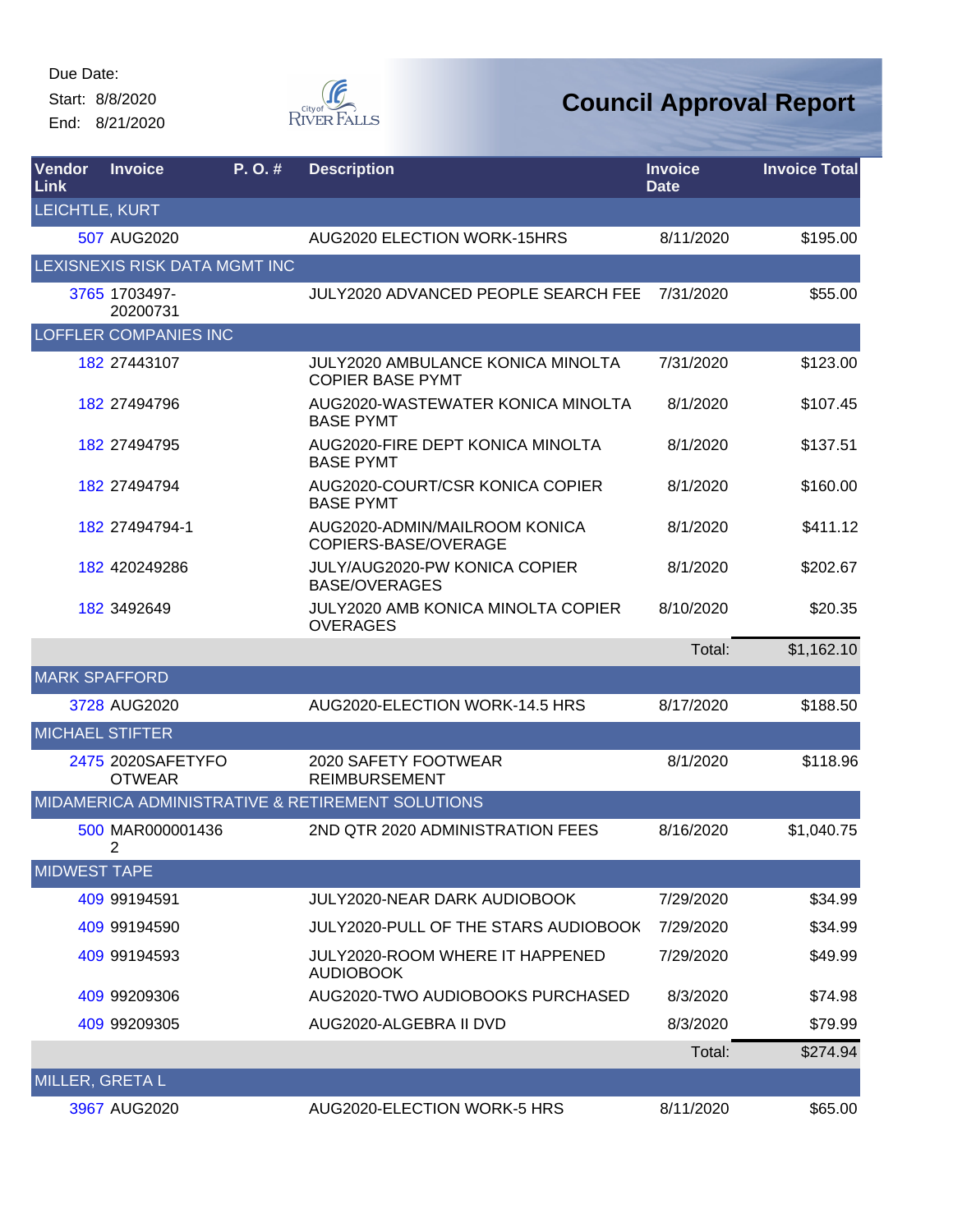Start: 8/8/2020

End: 8/21/2020



| Vendor<br>Link         | <b>Invoice</b>                              | P. O. # | <b>Description</b>                                         | <b>Invoice</b><br><b>Date</b> | <b>Invoice Total</b> |
|------------------------|---------------------------------------------|---------|------------------------------------------------------------|-------------------------------|----------------------|
| <b>MITEL</b>           |                                             |         |                                                            |                               |                      |
|                        | 4458 34502440                               |         | SEPT2020-PHONE SERVICE CHARGES                             | 8/1/2020                      | \$3,549.08           |
|                        | NATIONAL ELEVATOR INSPECTION SERVICES, INC. |         |                                                            |                               |                      |
|                        | 838 0397226                                 |         | 8/4/20-ROUTINE ELEVATOR<br><b>INSPECTION/LIBRARY</b>       | 8/6/2020                      | \$82.96              |
|                        | NORTHERN LAKE SERVICE INC                   |         |                                                            |                               |                      |
|                        | 200 383099                                  |         | DW LEAD & COPPER ANALYSIS                                  | 7/31/2020                     | \$660.00             |
|                        | OCONNELL, CATHRYN                           |         |                                                            |                               |                      |
|                        | 4368 AUG2020                                |         | AUG2020-ELECTION WORK-7 HRS                                | 8/17/2020                     | \$91.00              |
|                        | OFFICE ENTERPRISES INC                      |         |                                                            |                               |                      |
|                        | 202 469190                                  |         | TWO INK CARTRIDGES/MAILING MACHINE                         | 8/10/2020                     | \$384.77             |
| O'GRADY, JODY          |                                             |         |                                                            |                               |                      |
|                        | 3844 AUG2020                                |         | AUG2020-ELECTION WORK-13.5 HRS                             | 8/11/2020                     | \$175.50             |
| <b>OLSON, MARK</b>     |                                             |         |                                                            |                               |                      |
|                        | 3827 AUG2020                                |         | AUG2020-ELECTION WORK-15.5HRS                              | 8/17/2020                     | \$201.50             |
|                        | ONE TIME PAY VENDOR                         |         |                                                            |                               |                      |
|                        | 9999 COMMUNITYSA<br><b>FETY</b>             |         | KIDS SAFE DONATION VIA EMS-FROM NAT<br><b>GUARD ARMORY</b> | 8/1/2020                      | \$50.00              |
|                        | 9999 MULLENSCHLO<br><b>UGH</b>              |         | REFUND-OVERPYMT PERSONAL<br>PROPERTY TAX STMT              | 8/1/2020                      | \$2.13               |
|                        | 9999 MARKOLESON                             |         | REIMBURSE-PAINTING SUPPLIES FOR<br>UTILITY BOX ART         | 8/5/2020                      | \$97.93              |
|                        | 9999 JORDANREISD<br><b>ORPH</b>             |         | REFUND-COURT CITATION OVERPYMT<br>#4N80DVDKX2              | 8/20/2020                     | \$56.70              |
|                        |                                             |         |                                                            | Total:                        | \$206.76             |
|                        | PALMQUIST, JOEL K                           |         |                                                            |                               |                      |
|                        | 4454 AUG2020                                |         | AUG2020-ELECTION WORK-15 HRS                               | 8/17/2020                     | \$195.00             |
| <b>PELION BENEFITS</b> |                                             |         |                                                            |                               |                      |
|                        | 5 61913                                     |         | PPE 08/09/2020                                             | 8/14/2020                     | \$1,511.91           |
|                        | <b>PEMBER COMPANIES</b>                     |         |                                                            |                               |                      |
|                        | 1045 11685                                  | 200221  | JULY2020 HANSON RD WATERMAIN<br><b>RELOCATION</b>          | 7/31/2020                     | \$84,772.12          |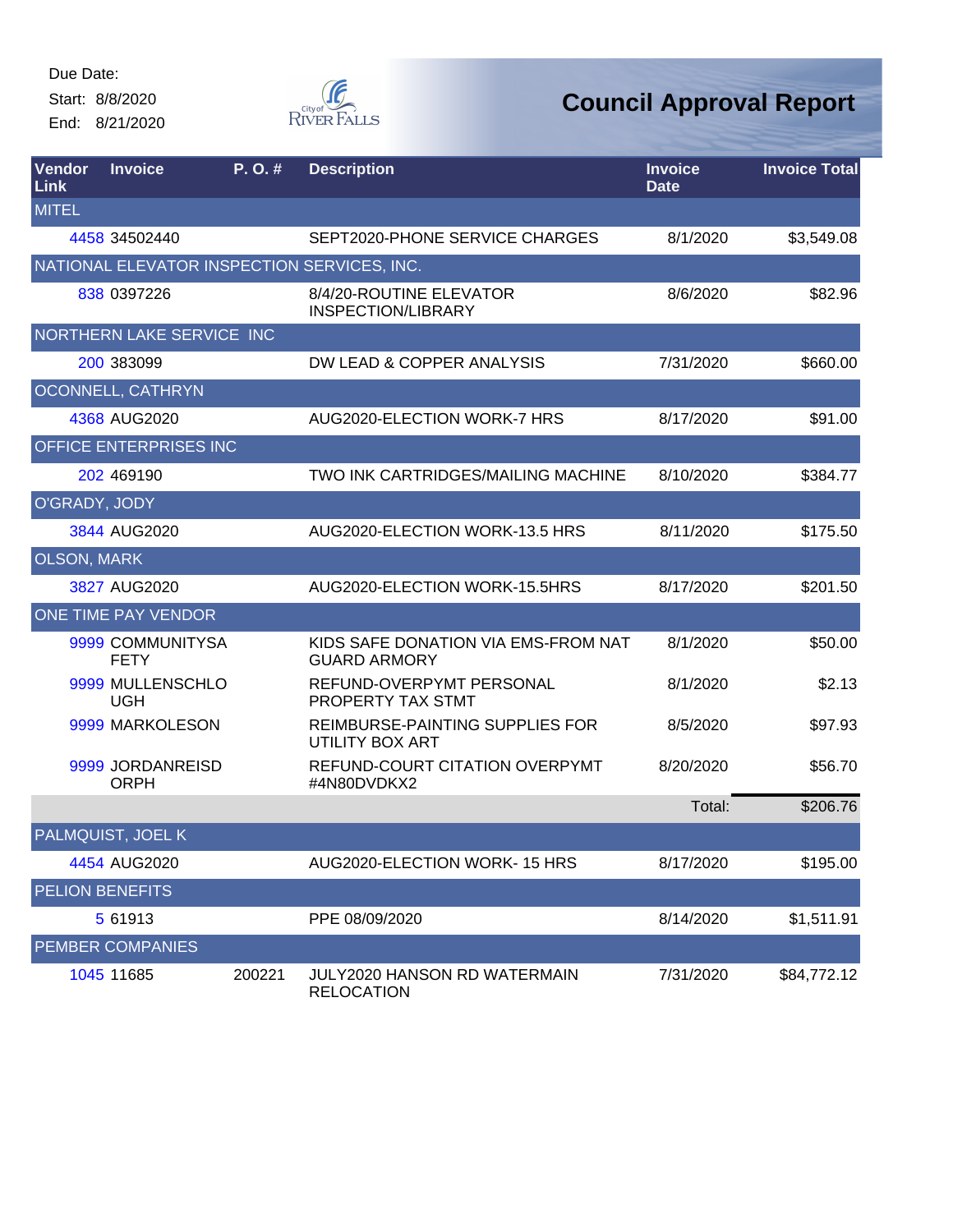Start: 8/8/2020 End: 8/21/2020



| Vendor<br><b>Link</b> | <b>Invoice</b>                       | P. O. # | <b>Description</b>                                        | <b>Invoice</b><br><b>Date</b> | <b>Invoice Total</b> |
|-----------------------|--------------------------------------|---------|-----------------------------------------------------------|-------------------------------|----------------------|
|                       | PJ KORTENS AND COMPANY INC           |         |                                                           |                               |                      |
|                       | 3253 10022357                        |         | 7/29-7/30 PROGRAMMING LABOR/MODIFY<br><b>ALARM SYSTEM</b> | 7/31/2020                     | \$460.00             |
|                       | 3253 10022358                        |         | ROYAL OAKS-LABOR/ANTENNA CABLE<br><b>ENDS</b>             | 7/31/2020                     | \$347.01             |
|                       | 3253 10022356                        |         | 8/2 EMERGENCY CALL-IN FEE & OT<br>LABOR/SCADA DOWN        | 8/5/2020                      | \$605.00             |
|                       |                                      |         |                                                           | Total:                        | \$1,412.01           |
|                       | PLUNKETT, BENJAMIN J                 |         |                                                           |                               |                      |
|                       | 3968 AUG2020                         |         | AUG2020-ELECTION WORK-8.5 HRS                             | 8/17/2020                     | \$110.50             |
|                       | <b>PRUDENT MAN ADVISORS LLC</b>      |         |                                                           |                               |                      |
|                       | 4399 146777                          |         | <b>JULY2020 FINANCE/ENV MGMT FEES</b>                     | 8/1/2020                      | \$356.49             |
|                       | <b>QUADIENT FINANCE USA INC</b>      |         |                                                           |                               |                      |
|                       | 4403 JULY2020                        |         | <b>JULY2020-POSTAGE MACHINE FUNDS</b>                     | 7/31/2020                     | \$3,000.00           |
|                       | <b>RAUSCH, KATHRYN</b>               |         |                                                           |                               |                      |
|                       | 3774 AUG2020                         |         | AUG2020-ELECTION WORK-15.5HRS                             | 8/11/2020                     | \$232.50             |
|                       | <b>RFMU PAYMENTS OR REFUNDS</b>      |         |                                                           |                               |                      |
|                       | 990610 LORRIEMCKEE                   |         | REFUND-RFMU OVERPYMT ACCT#6373-14                         | 8/17/2020                     | \$74.76              |
|                       | 990610 FALCONHOME<br><b>SREISSUE</b> |         | REISSUE REFUND-RFMU OVERPYMT-<br>ACCT8782-04              | 8/17/2020                     | \$32.85              |
|                       | 990610 PETERJOHNST<br><b>ON</b>      |         | REFUND-RFMU OVERPYMT-ACCT 1329-30                         | 8/18/2020                     | \$15.96              |
|                       | 990610 KATIEMAIER                    |         | REFUND-RFMU OVERPYMT-ACCT#2079-10                         | 8/18/2020                     | \$202.85             |
|                       | 990610 RFNORTHTOW<br>N               |         | REFUND-RFMU OVERPYMT-ACCT#2251-00                         | 8/18/2020                     | \$94.70              |
|                       | 990610 JAMIEPETSCH<br><b>OW</b>      |         | REFUND-RFMU OVERPYMT-ACCT#2437-02                         | 8/18/2020                     | \$163.73             |
|                       | 990610 KELLIHOUGH                    |         | REFUND-RFMU OVERPYMT-ACCT#2700-22                         | 8/18/2020                     | \$84.75              |
|                       | 990610 KEVINRYNISH                   |         | REFUND-RFMU OVERPYMT-ACCT#3689-17                         | 8/18/2020                     | \$13.15              |
|                       | 990610 COLINBROWN                    |         | REFUND-RFMU OVERPYMT-ACCT#3994-20                         | 8/18/2020                     | \$116.42             |
|                       | 990610 ENCOREREALT<br>Y              |         | REFUND-RFMU OVERPYMT-ACCT#4151-25                         | 8/18/2020                     | \$24.06              |
|                       | 990610 PATRICKTROY<br>ER             |         | REFUND-RFMU OVERPYMT-ACCT#5470-04                         | 8/18/2020                     | \$161.12             |
|                       | 990610 ANDYKARENLA<br><b>USTED</b>   |         | REFUND-RFMU OVERPYMT-ACCT#5518-01                         | 8/18/2020                     | \$13.10              |
|                       | 990610 ROSEROEN                      |         | REFUND-RFMU OVERPYMT-ACCT#6414-13                         | 8/18/2020                     | \$42.71              |
|                       | 990610 GREGORYWILL<br><b>IAMS</b>    |         | REFUND-RFMU OVERPYMT-ACCT#6473-18                         | 8/18/2020                     | \$20.54              |
|                       | 990610 KATHRYNSCHI<br>LL             |         | REFUND-RFMU OVERPYMT-ACCT#9646-05                         | 8/18/2020                     | \$53.32              |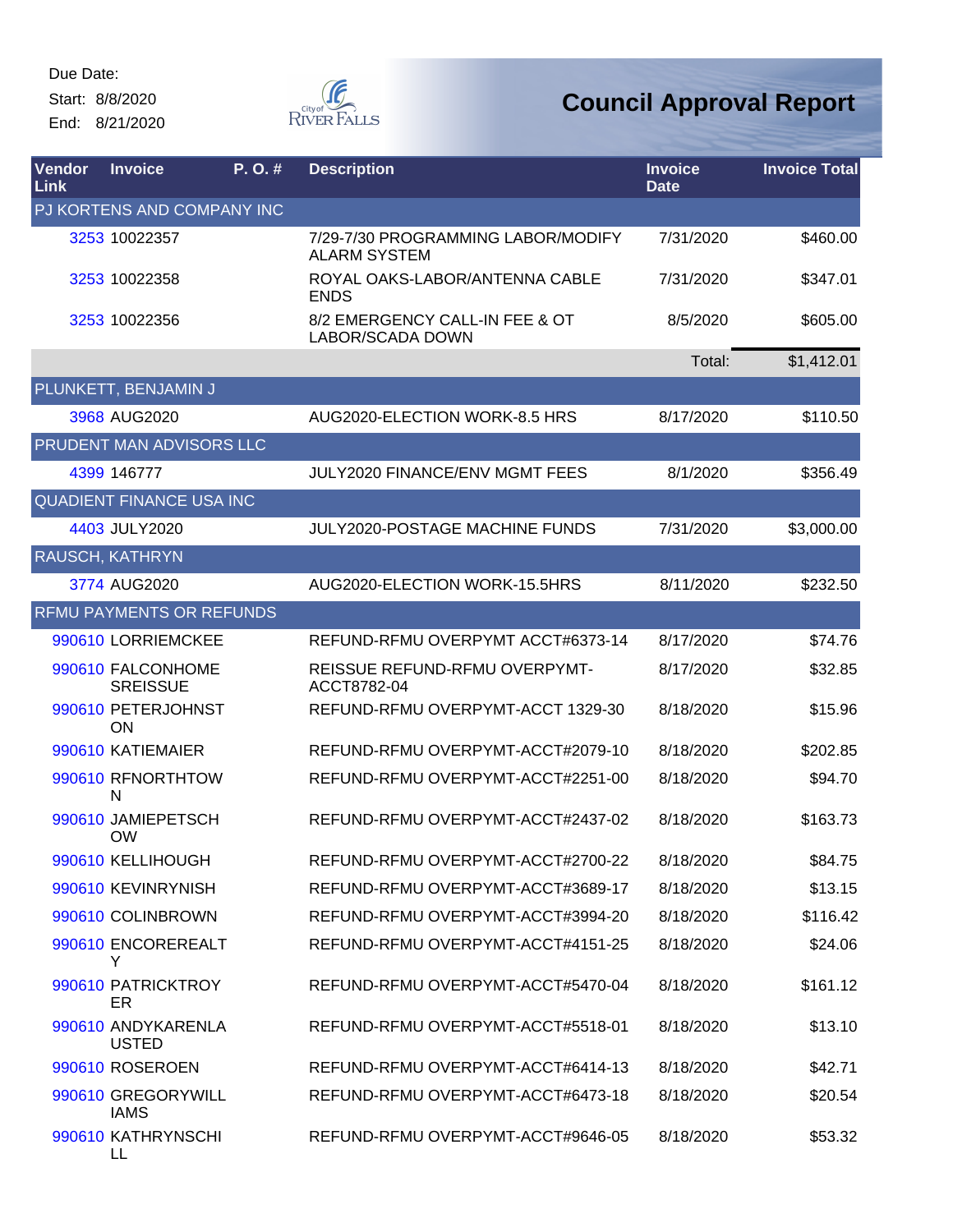Start: 8/8/2020

End: 8/21/2020



| Vendor<br>Link         | <b>Invoice</b>                             | P.O.#  | <b>Description</b>                                       | <b>Invoice</b><br><b>Date</b> | <b>Invoice Total</b> |
|------------------------|--------------------------------------------|--------|----------------------------------------------------------|-------------------------------|----------------------|
|                        | 990610 DALEJUDYCRO<br><b>WLEY</b>          |        | REFUND-RFMU OVERPYMT-ACCT#9690-01                        | 8/18/2020                     | \$112.01             |
|                        | 990610 JESSESAMANT<br><b>HADICKMAN</b>     |        | REFUND-RFMU OVERPYMT-ACCT#9758-02                        | 8/18/2020                     | \$61.59              |
|                        | 990610 BIRCHCRESTA<br><b>PT</b>            |        | REFUND-RFMU OVERPYMT-ACCT#9952-02                        | 8/18/2020                     | \$119.07             |
|                        |                                            |        |                                                          | Total:                        | \$1,406.69           |
|                        | <b>RIVER FALLS CHAMBER OF COMMERCE INC</b> |        |                                                          |                               |                      |
|                        | <b>225 2nd QRT</b><br>2020Room Tax         |        | 2ND QRT 2020 ROOM TAX                                    | 7/31/2020                     | \$6,528.23           |
|                        | 225 499A                                   |        | AUG2020-FIVE CHAMBER CHECKS-<br><b>APPLIANCE REBATES</b> | 8/1/2020                      | \$225.00             |
|                        | 225 1 2 QRT ROOM<br><b>TAX</b>             |        | 1ST AND 2ND QRT ROOM TAX                                 | 8/14/2020                     | \$4,810.30           |
|                        |                                            |        |                                                          | Total:                        | \$11,563.53          |
|                        |                                            |        | RIVER FALLS ECONOMIC DEVELOPMENT CORPORATION             |                               |                      |
|                        | 2704 R0143                                 | 200247 | SCVBIC Sponsorship payment-FMU                           | 8/1/2020                      | \$10,000.00          |
|                        | <b>RIVER FALLS ROTARY</b>                  |        |                                                          |                               |                      |
|                        | 458 3474                                   | 200045 | S.NELSON-3RD QTR ROTARY MEMBERSHIP<br><b>DUES</b>        | 8/1/2020                      | \$125.00             |
|                        | <b>ROSS &amp; ASSOCIATES LTD</b>           |        |                                                          |                               |                      |
|                        | 375 2020022-01                             |        | <b>GLEN PARK - ADDITIONAL ADA SIGNS</b>                  | 8/1/2020                      | \$345.00             |
|                        | 375 2020029-01                             | 200258 | <b>GLEN PARK EXTERIOR MAINTENANCE</b><br><b>BLDG</b>     | 8/7/2020                      | \$32,800.00          |
|                        |                                            |        |                                                          | Total:                        | \$33,145.00          |
| <b>RUNNING INC</b>     |                                            |        |                                                          |                               |                      |
|                        | 1573 23238                                 | 200088 | <b>JULY2020 Taxi Management Services</b>                 | 7/31/2020                     | \$18,223.32          |
|                        | RURAL ELECTRIC SUPPLY COOPERATIVE          |        |                                                          |                               |                      |
|                        | 221 778348-00                              | 200105 | JULY2020-NINE CABINET EXTENSIONS-<br><b>INVENTORY</b>    | 7/31/2020                     | \$6,354.08           |
| <b>SAHNOW, JOSEPH</b>  |                                            |        |                                                          |                               |                      |
|                        | 4349 AUG2020                               |        | AUG2020-ELECTION WORK-17.25 HRS                          | 8/17/2020                     | \$224.25             |
| <b>SCHMITT, CHERYL</b> |                                            |        |                                                          |                               |                      |
|                        | 3908 AUG2020                               |        | AUG2020-ELECTION WORK-17.5 HRS                           | 8/11/2020                     | \$262.50             |
| <b>SCHMITT, MARK</b>   |                                            |        |                                                          |                               |                      |
|                        | 3909 AUG2020                               |        | AUG2020-ELECTION WORK-15.5 HRS                           | 8/17/2020                     | \$201.50             |
|                        | <b>SCHNEIDER LAWN CARE SERVICES LLC</b>    |        |                                                          |                               |                      |
|                        | 1144 3303                                  |        | JULY2020 RESIDENT LAWN MAINT-BILLED<br><b>TO OWNERS</b>  | 7/31/2020                     | \$140.00             |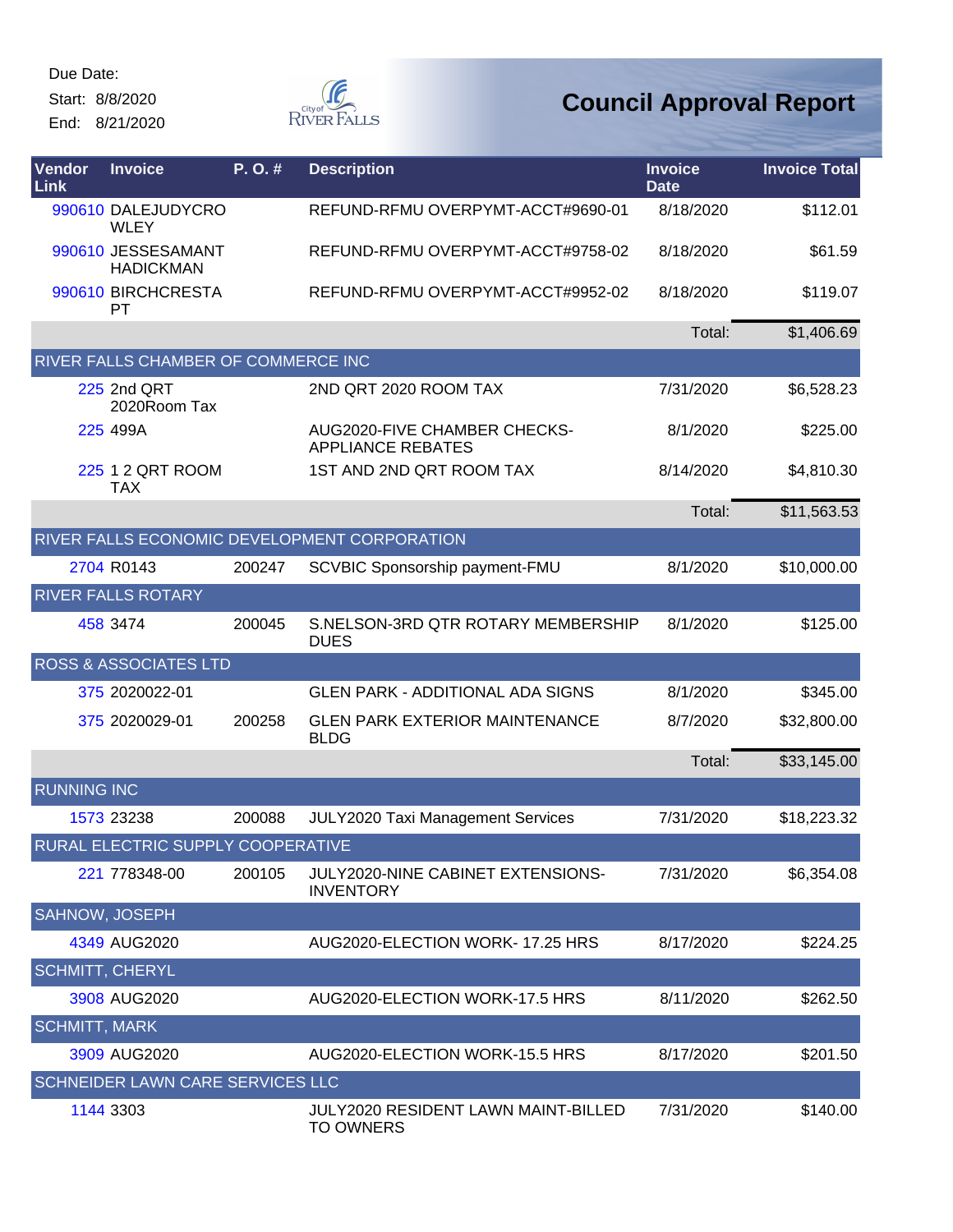Start: 8/8/2020

End: 8/21/2020



| Vendor<br>Link         | <b>Invoice</b>                             | P.O.#  | <b>Description</b>                                     | <b>Invoice</b><br><b>Date</b> | <b>Invoice Total</b> |
|------------------------|--------------------------------------------|--------|--------------------------------------------------------|-------------------------------|----------------------|
| <b>SENTINEL MN LLC</b> |                                            |        |                                                        |                               |                      |
|                        | 4504 INV-0083                              | 200205 | <b>MUZZLE SUPRESSORS</b>                               | 8/13/2020                     | \$2,277.00           |
|                        | SHORT ELLIOTT HENDRICKSON INC              |        |                                                        |                               |                      |
|                        | 244 387130                                 | 190375 | THRU MAY2020-PRELIM ENGINEERING-<br><b>MANN VALLEY</b> | 7/31/2020                     | \$243.04             |
|                        | 244 390674                                 | 190375 | JULY2020-MANN VALLEY CORP PARK<br><b>WORK</b>          | 8/1/2020                      | \$2,202.59           |
|                        |                                            |        |                                                        | Total:                        | \$2,445.63           |
| <b>SMITH, LUCILLE</b>  |                                            |        |                                                        |                               |                      |
|                        | 3962 AUG2020                               |        | AUG2020-ELECTION WORK-14.5 HRS                         | 8/11/2020                     | \$188.50             |
|                        | ST CROIX COUNTY HIGHWAY DEPARTMENT         |        |                                                        |                               |                      |
|                        | 956 721                                    | 200084 | <b>JULY2020 SPRAY PATCHING</b>                         | 7/31/2020                     | \$1,592.05           |
|                        | ST CROIX FALLS PUBLIC LIBRARY              |        |                                                        |                               |                      |
|                        | 2482 999724                                |        | REIMBURSE-LOST BOOK/THE HATE U GIVE                    | 8/5/2020                      | \$19.00              |
|                        | STATE OF WI, DEPT OF CHILDREN & FAMILIES   |        |                                                        |                               |                      |
|                        | 328 61916                                  |        | PPE 08/09/2020 remit Id # 7747159                      | 8/14/2020                     | \$498.44             |
|                        | <b>STATE TREASURER</b>                     |        |                                                        |                               |                      |
|                        | 260 JULY/AUG2020                           |        | JULY/AUG2020 WATER/SEWER/ELECTRIC<br><b>BONDS</b>      | 8/1/2020                      | \$215,000.00         |
| STIFTER, JAYNAN        |                                            |        |                                                        |                               |                      |
|                        | 4436 AUG2020                               |        | AUG2020-ELECTION WORK - 7.5 HRS                        | 8/17/2020                     | \$97.50              |
|                        | <b>STRAND ASSOCIATES, INC</b>              |        |                                                        |                               |                      |
|                        | 3346 0162281                               | 190220 | JUNE2020-JUG HANDLE-SEWER&WATER<br><b>MAIN</b>         | 7/31/2020                     | \$2,041.61           |
|                        | SYLVANDER HEATING INC                      |        |                                                        |                               |                      |
|                        | 15 85300                                   |        | AC SYSTEM SERVICE CALL-1369 E<br><b>DIVISION ST</b>    | 7/31/2020                     | \$135.00             |
|                        | <b>SYMICEK, ANGELINA</b>                   |        |                                                        |                               |                      |
|                        | 3067 AUG2020                               | 200061 | AUG2020-SAFETY COORDINATOR<br><b>SERVICES</b>          | 8/17/2020                     | \$5,833.00           |
|                        | TOLTZ, KING, DUVALL, ANDERSON & ASSOCIATES |        |                                                        |                               |                      |
|                        | 2172 002020003168                          | 180433 | THRU JULY2020-NORTH INTERCEPTOR<br><b>FINAL DESIGN</b> | 8/5/2020                      | \$184.01             |
|                        | TOTAL EXCAVATING LLC                       |        |                                                        |                               |                      |
|                        | 270 3379                                   | 200253 | EMERGENCY REPAIR FOR POWELL RD INC<br><b>PAVING</b>    | 7/28/2020                     | \$38,960.02          |
|                        | 270 3394                                   | 200257 | HIGHVIEW OUTFALL REPLACEMENT                           | 8/4/2020                      | \$8,500.00           |
|                        |                                            |        |                                                        | Total:                        | \$47,460.02          |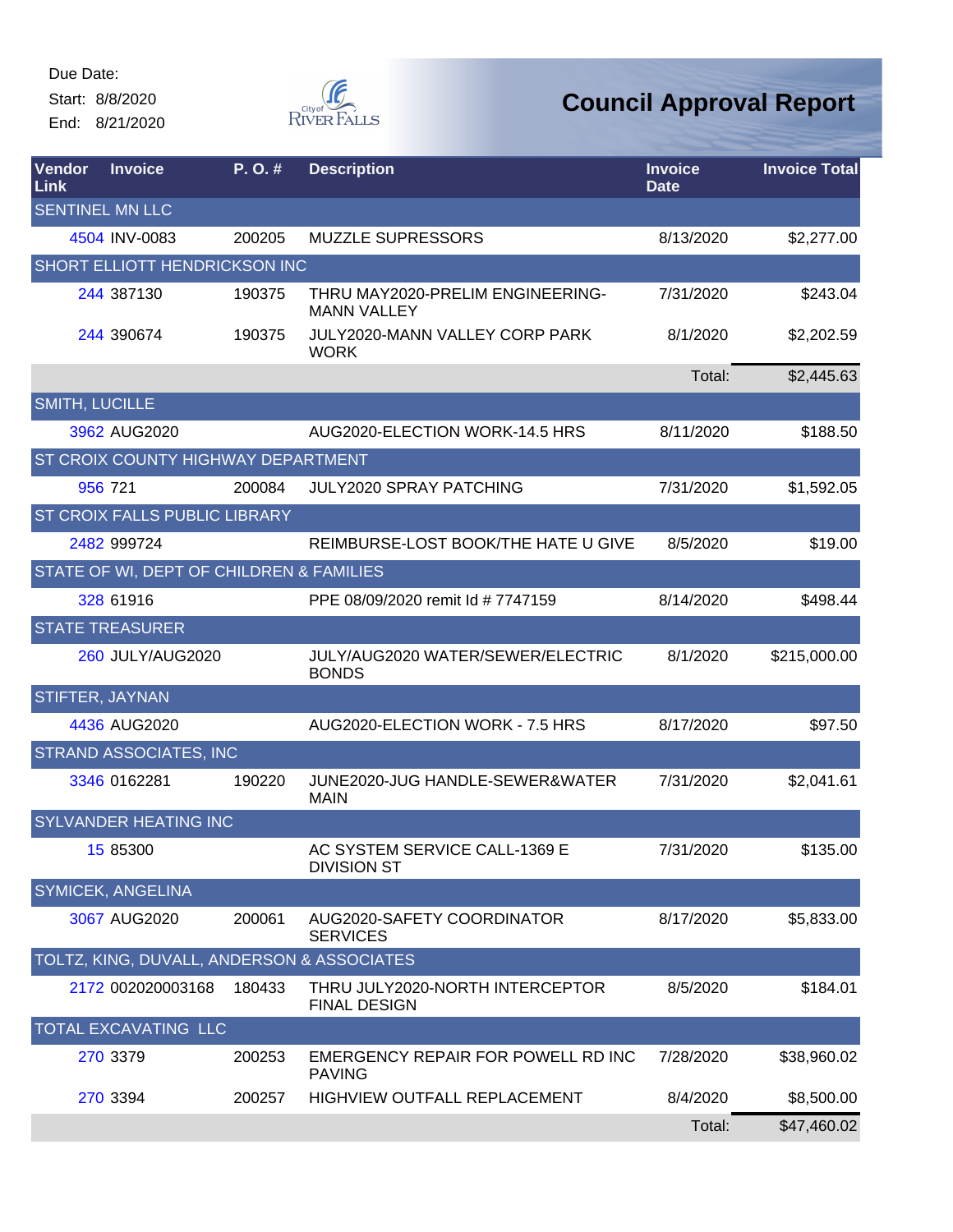Start: 8/8/2020

End: 8/21/2020



| <b>Vendor</b><br>Link | <b>Invoice</b>                | P.O.#                         | <b>Description</b>                                          | <b>Invoice</b><br><b>Date</b> | <b>Invoice Total</b> |
|-----------------------|-------------------------------|-------------------------------|-------------------------------------------------------------|-------------------------------|----------------------|
| TRACY, JODI L         |                               |                               |                                                             |                               |                      |
|                       | 3902 AUG2020                  |                               | AUG2020-ELECTION WORK-14 HRS                                | 8/17/2020                     | \$182.00             |
|                       | <b>TRAYNOR, HELEN</b>         |                               |                                                             |                               |                      |
|                       | 3849 AUG2020                  |                               | AUG2020-ELECTION WORK-8 HRS                                 | 8/11/2020                     | \$104.00             |
|                       |                               | TRC ENVIRONMENTAL CORPORATION |                                                             |                               |                      |
|                       | 1405 430561                   | 190329                        | JULY2020 FERC & HYDRO RELICENSING                           | 7/31/2020                     | \$19,864.16          |
|                       | TRI-STATE BOBCAT INC          |                               |                                                             |                               |                      |
|                       | 822 S28646                    | 200254                        | MINI EXCAVATOR TRADE-IN/2020 BOBCAT<br><b>EXCAVATOR</b>     | 7/28/2020                     | \$6,664.96           |
|                       | US BANK NATIONAL ASSOC        |                               |                                                             |                               |                      |
|                       | 284 5811269                   |                               | 7/1/20-6/30/21-2018B WI ELECTRIC SYSTEM<br><b>REV BONDS</b> | 7/31/2020                     | \$500.00             |
|                       | 284 5811266                   |                               | 7/1/20-6/30/21-2018A GO PARK BONDS                          | 7/31/2020                     | \$500.00             |
|                       | 284 JULY2020                  |                               | <b>JULY2020 PURCHASE CARD</b><br><b>TRANSACTIONS</b>        | 8/1/2020                      | \$82,822.37          |
|                       |                               |                               |                                                             | Total:                        | \$83,822.37          |
|                       | USIC LOCATING SERVICES LLC    |                               |                                                             |                               |                      |
|                       | 286 392324                    | 200146                        | JULY2020 UNDERGROUND LOCATE-<br>SANITARY/SEWER              | 7/31/2020                     | \$2,612.29           |
|                       | 286 392323                    | 200146                        | JULY2020 UNDERGROUND LOCATES-<br><b>WATER/ELECTRIC</b>      | 7/31/2020                     | \$5,925.24           |
|                       |                               |                               |                                                             | Total:                        | \$8,537.53           |
|                       | <b>VORTEX USA INC</b>         |                               |                                                             |                               |                      |
|                       | 3976 44616                    | 200250                        | SPLASH PAD STARTUP/TRAINING/TECH<br><b>SUPPORT</b>          | 7/31/2020                     | \$3,500.00           |
|                       |                               | WAPASHA CONSTRUCTION CO INC   |                                                             |                               |                      |
|                       | 4401 JULY2020                 | 200120                        | JULY2020 WWTP AERATION PROJECT                              | 7/31/2020                     | \$633,786.90         |
|                       | WELD RILEY, S.C.              |                               |                                                             |                               |                      |
|                       | 301 50504                     |                               | <b>JULY2020-ETJ ORDINANCE</b>                               | 8/7/2020                      | \$122.50             |
|                       | 301 50506                     |                               | JULY2020-GENERAL/EMS ADVICE                                 | 8/7/2020                      | \$3,045.00           |
|                       | 301 50503                     |                               | JULY2020-AGENDAS AND MEETINGS                               | 8/7/2020                      | \$717.50             |
|                       | 301 50508                     |                               | JULY2020-COVID19 MATTERS                                    | 8/7/2020                      | \$612.50             |
|                       | 301 50605                     |                               | JULY2020-ELECTED OFFICIAL<br><b>DISCIPLINARY MATTER</b>     | 8/10/2020                     | \$1,872.50           |
|                       | 301 50604                     |                               | <b>JULY2020-FUHRMANN RESIDENCE MATTER</b>                   | 8/10/2020                     | \$140.00             |
|                       |                               |                               |                                                             | Total:                        | \$6,510.00           |
|                       | <b>WESCO DISTRIBUTION INC</b> |                               |                                                             |                               |                      |
|                       | 303 637351                    | 200134                        | NORTH SUBSTATION TRANSFORMER<br><b>BREAKER</b>              | 7/29/2020                     | \$24,005.69          |